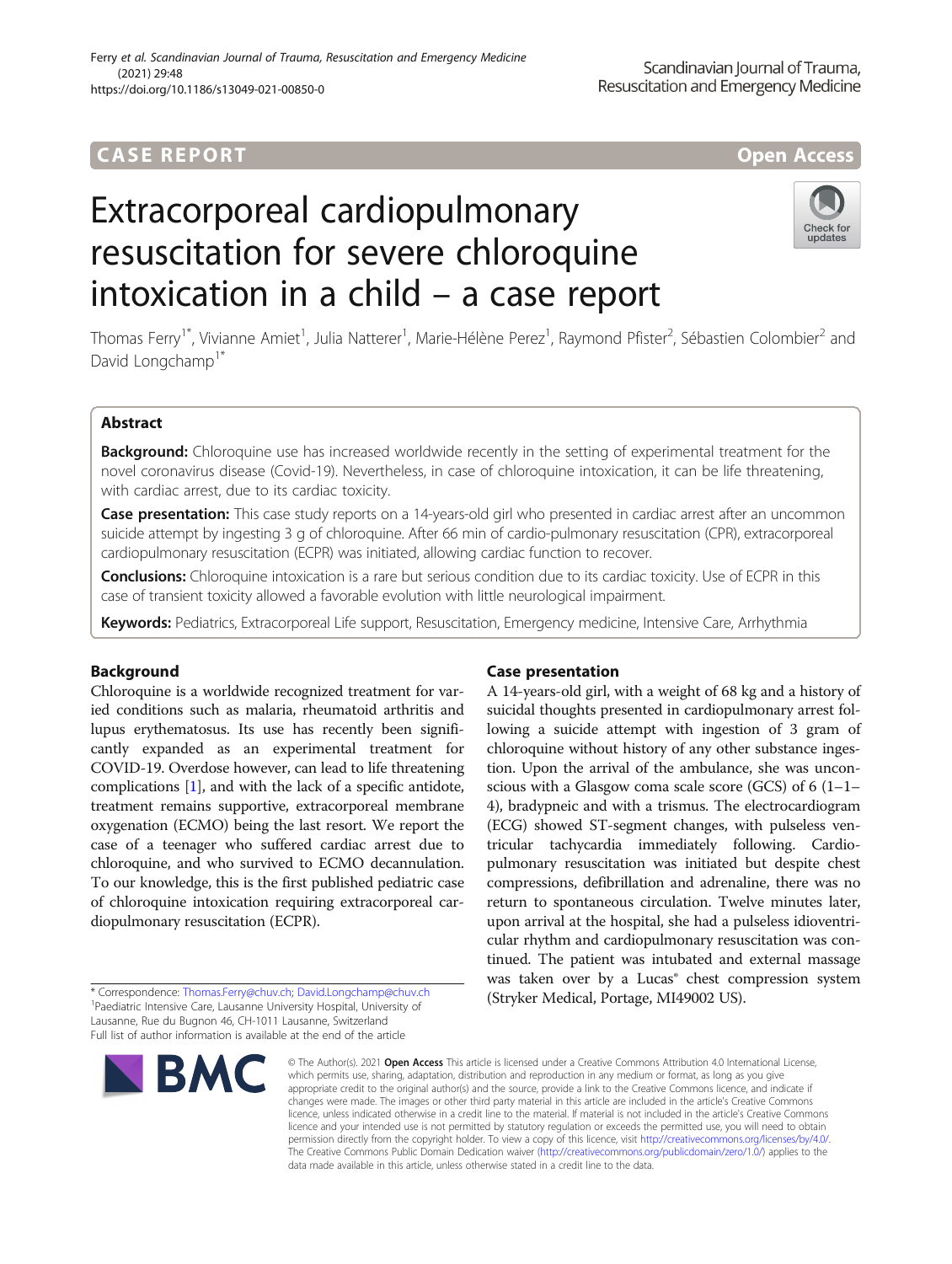Blood gas revealed severe hypokalemia (potassium 1.8 mmol/l) and a severe mixed acidosis (pH 6.97, pCO2 95 mmHg, glucose 14.5 mmol/l, lactate 7.4 mmol/l, base excess − 9.7 mmol/l, bicarbonate 12.7 mmol/l). Resuscitation was continued with three additional doses of adrenaline followed by continuous adrenaline infusion as well as correction of hypokalemia, administration of an amiodarone bolus, a bicarbonate bolus, fluid resuscitation and intravenous lipid emulsion infusion. Despite these measures, resuscitation was unsuccessful.

Peripheral right femoral veno-arterial extracorporeal membrane oxygenation (ECMO) was therefore initiated after 66 minutes of resuscitation to provide full cardiac support. During transfer to our pediatric intensive care unit (PICU), she was sedated and paralyzed, ventilated, hemodynamically stable on ECMO with a blood flow of 1.7 L/min/m<sup>2</sup> and an adrenaline infusion of  $0.1 \text{mg/kg}$ / min, a temperature of 34.9 °C. Cerebral computed tomography scan performed on admission was normal. On arrival in PICU, cardiac ultrasound on ECMO showed left ventricular dysfunction with an estimated ejection fraction of 35 %, no left or right ventricular dilatation and without mitral valve regurgitation. Plasma hydroxychloroquine level taken a few hours after PICU admission (equal to ten hours post ingestion) was 0.06mcmol/ L. Urinary toxic screening was positive for THC/cannabinoid, benzodiazepine and opioid (benzodiazepine and opioid being administered during initial medical care) and negative for acetaminophen, amphetamine/metamphetamine, barbiturate, cocaine, methadone, phencyclidine, tricyclic antidepressor.

ECMO blood flow was increased to 2L/min/m2 and adrenaline infusion weaned shortly after her admission, and heparin infusion started with ACT target range of 180–220. Targeted temperature management in the range of 34–35 °C was done for 48 h. ECMO course was uneventful. Cardiac ultrasound 46 hours post event showed recovery with systolic ejection fraction of 52 % and mild right diastolic dysfunction, allowing weaning from ECMO. A few hours later, a poor perfusion of the right lower limb was observed with a vascular doppler ultrasound revealing a significant reduction of arterial flow of the right common femoral artery. Immediate wound exploration revealed right common femoral artery stenosis without thrombosis at the site of the cannula insertion. Consequently, an arterial vascular surgical reconstruction was done with a venous patch. She developed a compartment syndrome of the right leg in the hours following, requiring fasciotomy.

When sedation was discontinued on day 4, the patient showed minimal interaction and no intentional movement. Striatal lesions were described on cerebral magnetic resonance imaging (MRI). Electroencephalogram (EEG) on day 6 revealed moderate reactive encephalopathy. On

day 7, significant neurological improvement was observed, and the patient was extubated. Neurological exam revealed full consciousness, good spatiotemporal orientation, some memory deficit, and no focal neurologic deficit except hypoesthesia L5-S1 of the right foot and a right elevator muscle deficit secondary to right leg compartment syndrome. She was discharged from PICU at day 11 and then transferred from our tertiary center to her local rehabilitation hospital to continue intensive neuro-muscular physiotherapy.

### **Discussion**

Chloroquine intoxication is a rare condition, associated with severe cardiotoxicity due to its quinidine-like properties. It is a strong membrane stabilizer acting like a class Ia antiarrhythmic agent (action on voltagedependent sodium channel). Symptoms appear from two to three hours post ingestion and usually resolve within 24 hours, despite a long half-life (14 days). Cardiac toxicity is the result of the rapid rise in chloroquine plasma level during the first two hours, but it can extend to the first twenty-four hours. Cardiac toxicity includes negative inotropism, inhibition of spontaneous depolarization, slowing of atrioventricular conduction, increasing of the refractory period, prolongation of the QT segment and QRS interval, Torsades de pointes and multiple ventricular arrhythmias [[2\]](#page-3-0). An ingestion of more than 20 mg/kg is considered a toxic dose with a lethal dose if it's over 30 mg/kg. More than 4 grams of chloroquine ingested, chloroquine plasma levels > 25 mcmol/L and hypokalemia have been linked to poor prognosis [\[3](#page-3-0)], the severity of hypokalemia being related to the severity of the intoxication. Rebound hyperkalemia can be observed after aggressive correction so hypokalemia treatment should be cautious. Chloroquine also affects the respiratory, neurological (irritability, drowsiness, dystonia and seizures) and digestive systems and metabolic acidosis is common.

In our patient, severe intoxication had to be considered, with potentially more than 40 mg/kg of chloroquine ingested. The clinical presentation, similar to the above literature, confirmed the overdose: respiratory depression and neurological symptoms (drowsiness and dystonia), followed by pulseless ventricular tachycardia and cardiovascular collapse, profound metabolic acidosis and severe hypokalemia. Surprisingly, hydroxychloroquine plasma level was much lower (0,06mcmol/L) than the toxic levels found in literature (usually around 10– 30 mcmol/L). We hypothesize that three reasons may explain this result. The first is possible adsorption of chloroquine by the ECMO system (tubing and oxygenator) or binding by of the intravenous lipid emulsion treatment. The second is the hemodilution by both the ECMO circuit and the fluid administration during CPR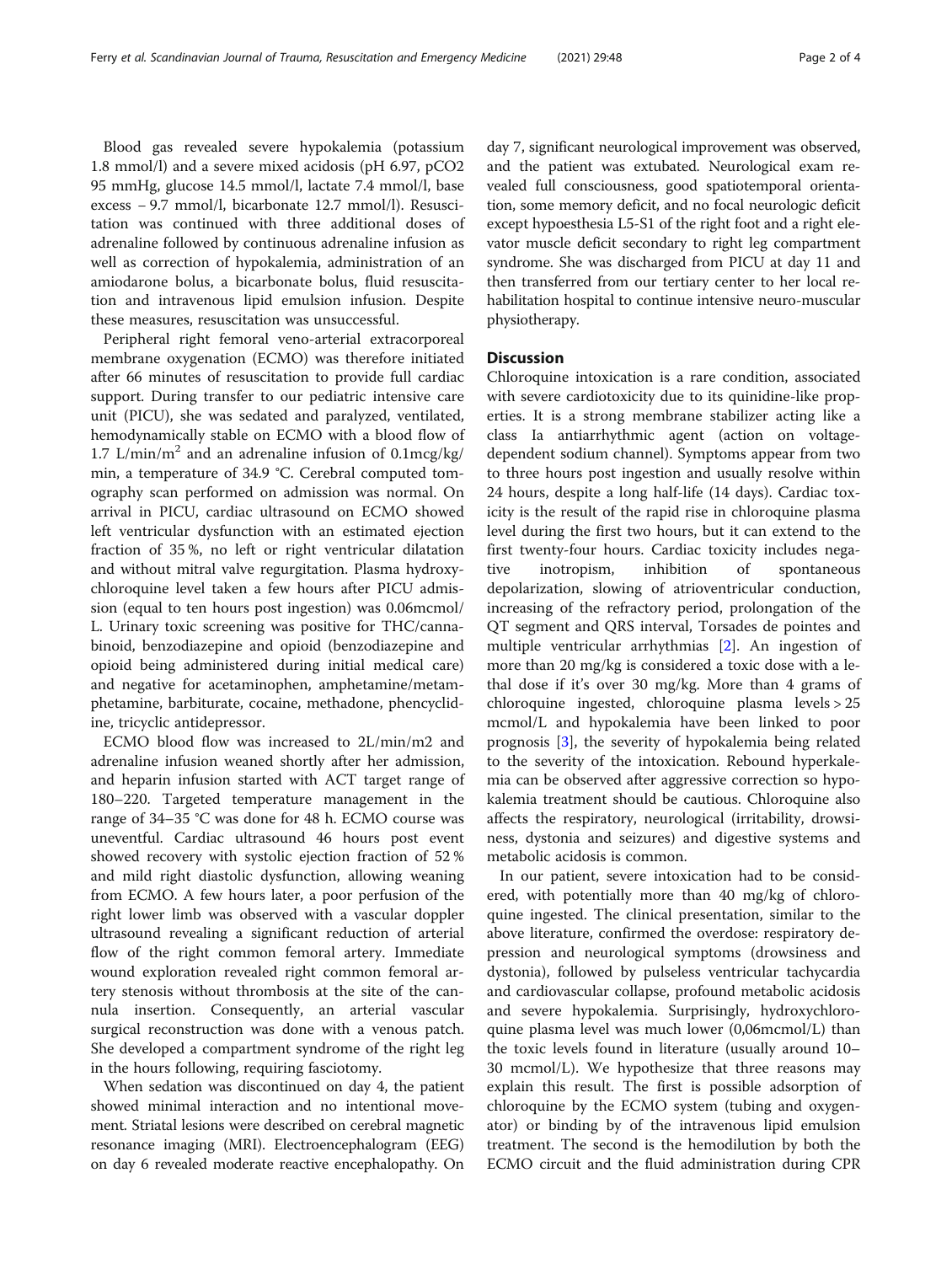and on ECMO support. The last is the quality of the sample itself, possibly altered by dilution or sampling procedure error. In our patient, the chloroquine plasma level was not clinically relevant as management was driven by the patient's condition.

Overdose cases remain rare, so there are no strong recommendations for management. However, from the existing literature, specific treatment combines assisted ventilation and administration of diazepam, adrenaline and intravenous lipid emulsion [[2,](#page-3-0) [4\]](#page-3-0). Diazepam administration is controversial. It is part of the supportive treatment: used for sedation, in case of seizures and for its presumed antiarrhythmic properties [\[4](#page-3-0)]. However, there is no evidence that this treatment alone, as a potential antidote, significantly improves the outcome of moderately intoxicated patients. Adrenaline counteracts vasodilation and myocardial depression, playing a key role in resuscitation of the severely intoxicated patients [\[2\]](#page-3-0). Our patient received both treatments (adrenaline and diazepam), before stabilization on ECMO.

Intravenous lipid emulsion has been used in systemic anesthetic toxicity and in poisoning with other lipophilic drugs. As chloroquine is highly lipophilic, the early use of intravenous lipid emulsion in chloroquine intoxication could possibly reduce its plasma peak level of chloroquine and therefore reduce its toxicity. Our patient received a bolus followed by a continuous, but it was rapidly stopped when on ECMO support; indeed, ECMO is a relative contraindication due to a potential obstructive effect on oxygen filter, fat emulsion agglutination and increased blood clot formation in the circuit [[5\]](#page-3-0).

When given early enough after ingestion, implying the time of ingestion is known, activated charcoal could prevent absorption of any chloroquine remaining in the stomach. The use of intravenous bicarbonate is mentioned in case of widening of QRS complex. Hemodialysis and hemoperfusion on the other hand are not effective due to the high volume of distribution of chloroquine, therefore these modalities were not considered in our patient [[6\]](#page-3-0)

As chloroquine intoxication is a reversible phenomenon, mainly causing symptoms of direct cardiotoxicity, rapid efficient advanced cardiac life support (ACLS) is key to its management, including ECPR. ECMO is described as an option for selected poisoned patients, as it provides organ support during the acute phase of intoxication [\[7\]](#page-3-0). Available data show that the use of ECPR offers the possibility of survival with good neurologic recovery in adult out-ofhospital cardiac arrest (OHCA) of varying causes [\[8](#page-3-0)]. A shockable rhythm, female gender, short no flow time or witnessed cardiac arrest, short low-flow time and good quality CPR seem to play a positive role on outcome despite ongoing discrepancy about these prognostic factors in the literature  $[8]$  $[8]$ . Furthermore, the outcome of ECPR is

improved when provided by experienced and trained centers. ECPR is currently provided on a case-by-case basis, where it can be quickly implemented and in patients for whom the etiology of the cardiac arrest is potentially reversible within a limited period of mechanical cardiorespiratory support [\[7](#page-3-0)]. For the pediatric population, ECPR use is described for in-hospital cardiac arrest (IHCA) [\[9](#page-3-0)–[14](#page-3-0)] and mainly related to children with underlying cardiac disease or after cardiac surgery. Pediatric ECPR has a high mortality, with survival to decannulation and to hospital discharge of 58 % and 42 % respectively in the last ELSO registry report [\[15\]](#page-3-0). For OHCA and intoxication cases, data on children are, on the contrary, very sparse. Despite high mortality in pediatric ECPR, selected intoxication cases might, in our opinion, benefit from ECPR support because of their reversibility, as illustrated in this case.

In summary, outcome of our patient depended on the patient's favorable prognostic factors, the quality of initial resuscitation and the experience of all the staff involved in the ECMO support. Despite morbidity linked to sustained muscle weakness of her right lower limb secondary to arterial ischemia, the overall neurological outcome was favorable, considering the severity of the insult and the prolonged resuscitation.

### Conclusions

Chloroquine intoxication can be life threatening, with cardiac arrest, due to cardiotoxicity. Its management is mainly supportive as no antidote is available. This patient fulfilled criteria for optimal use of ECPR, despite the lack of strong evidence for this procedure in intoxication and OHCA in children. Patient criteria and specific protocols regarding use of ECPR are still under study, aiming to improve outcome after pediatric OHCA. Severe reversible intoxication could be one of its indications and should be considered on a case-by-case basis.

#### Abbreviations

Covid-19: Novel coronavirus disease; CPR: Cardio-pulmonary resuscitation; ECPR: Extracorporeal cardiopulmonary resuscitation; ECMO: Extracorporeal membrane oxygenation; GCS: Glasgow coma scale score; ECG: Electrocardiogram; PICU: Pediatric intensive care unit; MRI: Magnetic resonance imaging; EEG: Electroencephalogram; ACLS: Advanced cardiac life support; OHCA: Out-of-hospital cardiac arrest; IHCA: In-hospital cardiac arrest

#### Acknowledgements

none.

#### Authors' contributions

TF and DL conceptualized the case report, analyzed the data and wrote the manuscript. VA, JN, MHP, RP, SC read and completed with modifications the manuscript. The author(s) read and approved the final manuscript.

#### Funding

The authors did not receive any funds related to this case report.